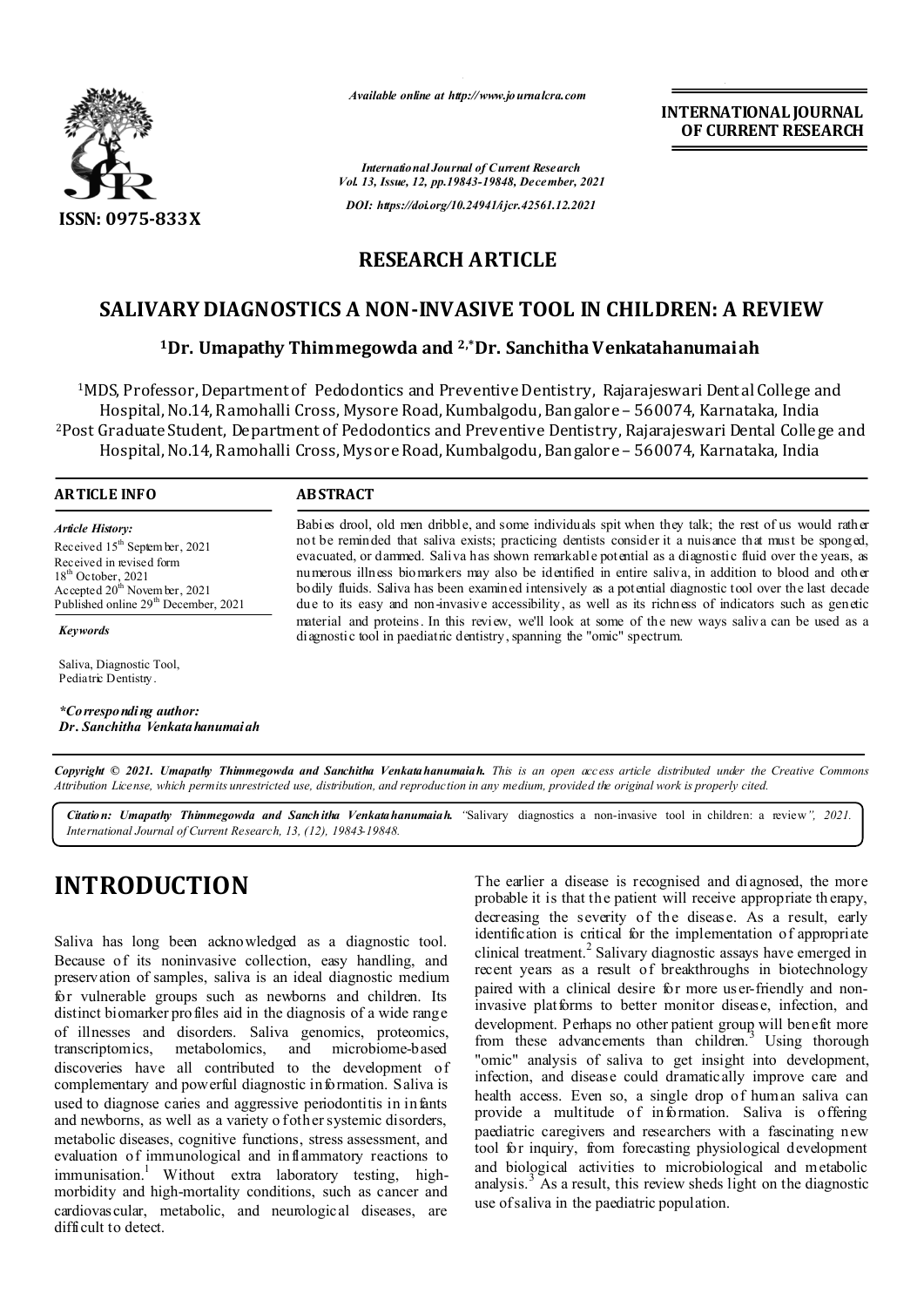#### **EMBRYOLOGY AND DEVELOPMENT**

The salivary glands all have the same embryogenesis, in which they develop from oral epithelial growths into the underlying mesenchyme. The parotid anlagen first form in humans as firm epithelial placodes in the developing cheeks between the fourth and sixth embryonic weeks. The placodes for the submandibular glands emerge in the m edial paralingual sulcus later in the sixth embryonic week. The sublingual gland anlagen emerge from several epithelial placodes during the seventh and eighth embryonic weeks, lateral to the submandibular glands, and the minor salivary glands mature late in the 12th fetal week.<sup>4</sup>

**Fig 1. A summary of the key events in salivary embryogenesis:<sup>4</sup>**

| Week      | Event                                                                                                                                             |  |
|-----------|---------------------------------------------------------------------------------------------------------------------------------------------------|--|
| $4 - 6$   | Parotid anlagen arise from the ectoderm in the oral cavity                                                                                        |  |
| Late 6    | Submandibular anlagen arise from the ectoderm in the oral<br>cavity                                                                               |  |
| $7 - 8$   | Sublingual gland anlagen arise from the ectoderm in the<br>oral cavity                                                                            |  |
| Late 12   | Minor salivary gland anlagen arise from the ectoderm and<br>endoderm                                                                              |  |
| $10 - 13$ | Cavitation of future ducts occurs in the submandibular<br>glands                                                                                  |  |
| 12        | Submandibular gland acini differentiate                                                                                                           |  |
| $12 - 13$ | Encapsulation of the submandibular and sublingual glands<br><b>OCCUIS</b>                                                                         |  |
| $12 - 14$ | Lymphatic sacs anastomose to form ducts and plexi in the<br>neck                                                                                  |  |
| $14 - 16$ | Parotid gland encapsulation occurs after the parotid lymph<br>nodes appear, and cavitation of the future ducts occurs<br>in the sublingual glands |  |
| $16 - 18$ | Cavitation of the parotid ducts occurs                                                                                                            |  |
| 16        | Parotid terminal buds and acini appear                                                                                                            |  |
| 16        | Submandibular gland serous activity starts                                                                                                        |  |
| 18        | Parotid gland secretions start                                                                                                                    |  |
| 24        | Myoepithelial cells reach their peak density in the<br>submandibular glands                                                                       |  |
| 28        | Submandibular gland serous secretions decrease                                                                                                    |  |
| 35        | Myoepithelial cells reach their peak density in the parotid<br>glands                                                                             |  |

**HISTOLOGY:** The acini, or terminal secretory unit, are the basic functional unit of a salivary gland. Epithelial secretory cells, such as serous and mucous cells, make up the terminal secretory unit, regardless of size or location. The serous, mucous, and myoepithelial cells are organised in an acinus or acini (plural) with a central lumen and a broadly spherical or tubular shape.<sup>5</sup> Because of the extension of lumen b etween the cells called intercellular canaliculi, the central lumen of each acini may have a star-shaped appearance. The acini's primary lumen continues through a fine network of ducts that constantly merge and get larger, finally merging into the major excretory duct. The ductal system is made up of these ducts. The lumen of mucous acini is bigger than that of serous acini (end piece). In serous acini, the secretory terminal unit is made up of 8–12 s erous acini that surround a central lumen (Fig. 2). Unlike the serous acini, mucous cells are connected by a variety o fintracellular connections. Only acini with demilunes are thought to have intercellular canaliculi.

Mucous acini sometimes have a bonnet or crescent-shaped covering made of serous cells. Demilunes are what they're called.<sup>5</sup> (Fig. 2).



**Figure 2. Diagram of serous and mucous end pieces, intercalated and striated duct**

**FORMATION, SECRETION AND REGULATION:** Saliva is made up of two distinct stages. The secretory end pieces and intercalated ducts create primary saliva, an isotonic fluid containing the majority of the organic components and all of the water released by the salivary glands, in the first stage. The primary saliva is modified in the second stage as it goes through the striated and excretory ducts, mostly by the reabsorption and release of electrolytes. The hypotonic saliva that reaches the oral cavity is the ultimate product.<sup>5</sup> Salivary secretion may be defined as "A unidirectional movement of fluid, electrolytes and macromolecules into saliva in response to appropriate stimulation". This simple statement encapsulates most aspects of the secretory process.<sup>6</sup>The process of secretion is made up of three steps: Fluid filtration from blood plasma to the acinar lumen, exocytosis of cytoplasmic granuli-containing proteins into the acinar lumen, and mechanical contraction of the secretory end-pieces controlled by specialised myoepithelial cells are all initiated by nerve cholinergic activation.<sup>7</sup> The Autonomic Nervous System is primarily responsible for saliva secretion. Unmyelinated fibres from the parasympathetic and sympathetic nervous systems innervate the salivary gl ands, which are dispersed in tiny bundles to the endpieces and ducts. The most powerful stimulation for saliva release is the flavour of food ingredients and chemicals. The nucleus of the solitary tract (NST ) in the medulla oblongata receives taste sensations via cranial nerves VII, IX, and  $X^8$ .

#### **COMPOSITION AND FUNCTION OF SALIVA**

On average, a normal person produces 1-1.5L of saliva every day. The Salivary Flow index, as shown in table 1, is used to measure the l evel of salivation by both resting and stimulated production.

**Table 1. Saliva flow range for stimulated and unstimulated conditions.9**

| SF (stimulated)   | Range                |
|-------------------|----------------------|
| Normal            | $1-3mL/min$          |
| Low               | $0.7-1$ mL/min       |
| Hypo salivation   | $>0.7$ mL/min        |
| SF (unstimulated) | Range                |
| Normal            | $0.25 - 0.35$ mL/min |
| Low               | $0.1 - 0.25$ mL/min  |
| Hypo salivation   | $>0.1$ mL/min        |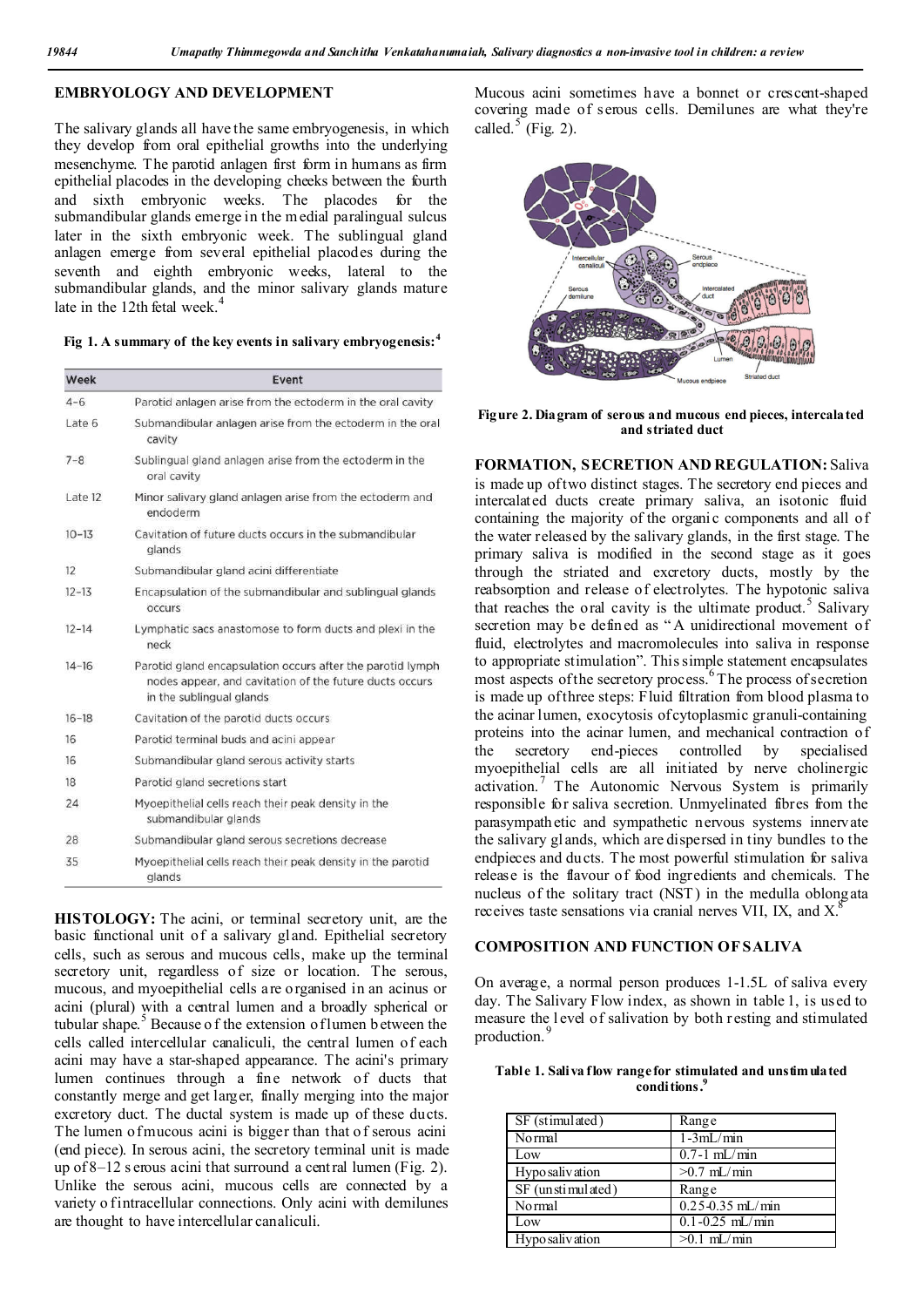**Table 2. Composition of whole saliva<sup>9</sup>**

| Parameter             | Character istics                                                                                                                                          |
|-----------------------|-----------------------------------------------------------------------------------------------------------------------------------------------------------|
| Volume                | $600-1,000$ mL/day                                                                                                                                        |
| Flow rate (resting)   | $0.2 - 0.5$ mL/minute                                                                                                                                     |
| pΗ                    | $6.7 - 7.4$                                                                                                                                               |
| Osmolality            | $\sim$ 50–75 mOsm/kg                                                                                                                                      |
| Electrolytes          | $Na^+, K^+, Cl^-, HCO^-, Ca^{2+},$<br>$Mg^{2+}$ , HPO $^{2}$ , SCN <sup>-</sup> , F <sup>-</sup>                                                          |
|                       |                                                                                                                                                           |
| Protein concentration | $\sim 0.5 - 1.5$ mg/mL                                                                                                                                    |
| Maj or proteins       | Amylase, proline-rich proteins, mucins,<br>histatins, cystatins, peroxidase, lysozyme,<br>lactoferrin, immunoglobulin A, defensins,<br>ca thelicidin-LL37 |
| Small molecules       | Glucose, amino acids, urea, uric acid, lipids                                                                                                             |
| Other components      | Growth factors, insulin, cyclic AMP-binding<br>proteins, serum albumin                                                                                    |

#### **FUNCTIONS OF SALIVA10**





**SALIVARY BIOMARKERS:** Any measurable and quantifiable biological object that can serve as an indicator for health-related assessments is referred to be a biomarker. Salivary diagnostics is a dynamic and evolving discipline that incorporates the notion of molecular diagnostics and uses salivary biomarkers to aid in the diagnosis of a variety of o ral and systemic disorders. Saliva is a generally available and easy to get specimen that can be obtained using non-invasive procedures and contains a v ariety o f ho rmones and antibodies that have proven to be invaluable in the screening and diagnosis of diseases.<sup>11</sup> Biomarkers generated from serum, gingival crevicular fluid, and mucosal transudate is found in saliva. Markers develop in saliva as a result of systemic and oral illnesses. Saliva that has not been stimulated includes a higher concentration of diagnostic indicators than saliva that has been stimulated and is widely utilised for diagnostic purposes. Because of the foreign compounds (citric acid) utilised to increase salivary secretion, stimulated saliva has low concentration proteins and a pH change.<sup>12</sup>

#### **Salivary biomarkers can be used in the diagnosis of various**  systemic disorders are mentioned below:<sup>12</sup>

- Oncology
- Cardiovascular diseases
- Viral diseases
- Bacterial infections
- Fungal infections
- Endocrinology
- Psychiatry
- Drug monitoring
- Biomarkers are also used in the diagnosis of oral diseases:
- Periodontal disease
- Sjogren's syndrome
- Oral cancer
- Dental caries
- Orofacial pain

#### **Biomarkers in Pediatric Dentistry**

1) Early childhood caries (ECC) - Salivary microorganisms can be used as biomarkers to assess ECC risk: The species most frequently related with tooth decay in youngsters include a group of cariogenic bacteria, including mutant streptococci, S. mutans, and Streptococcus sobrinus.<sup>13</sup> The use of salivary proteins as biomarkers to predict ECC susceptibility and outcomes: The mucin family in human saliva is divided into two types: high-molecular-weight mucins (MG1), which have molecular weights greater than 1000 kDa, and low-molecularweight mucins (MG2), which have molecular weights between 150 and 200 kDa. The acquired enamel pellicle is predominantly made up of MG1, which acts as a bacterial attachment site, a permeable b arrier to organic acid challenge, and may enhance bacterial colonisation on oral surfaces.

2) Children's Obstructive Sleep Apnea Syndrome - Children's salivary cortisol production increases signi ficantly without a change in salivary a-amylase concentrations. In addition, the hypothalamus-pituitary-adrenal axis is more active in the morning and evening, which is particularly noticeable. Salivary a-amylase levels in OSA children fluctuate physiologically throughout the day, with a higher level in the morning compared to the evening.

3) Dental anxiety and stress - salivary cortisol can be used as a stress and depression biomarker. Stress can damage the immune system and prevent immunoglobulin synthesis. 15 Salivary alpha-amylase has also been identified as a sensitive marker to stimuli that activate the sympathetic nervous system (e.g., adrenaline). The content of alphaamylase in saliva increases dramatically in response to stress, making it a significant salivary biomarker of stress.

#### **SALIVA COLLECTION, PROCESSING AND STORAGE**

#### **Saliva can be collected in different forms**

- Resting or unstimulated whole saliva
- Stimulated whole saliva
- Glandular saliva (mainly parotid) with or without stimulation, sub-mandibular/ sub-lingual saliva
- Palatine saliva.<sup>16</sup>

**Methods for collection of saliva per se:** Whole saliva - Draining, spitting, suction, and swabbing are some of the ways for collecting entire saliva currently available.

#### **Glandular Saliva / Gland Specific Saliva**

Parotid saliva is obtained with the us e of a cannula, a Lashley cup, or a modified Carlson Crittenden device. It's worth noting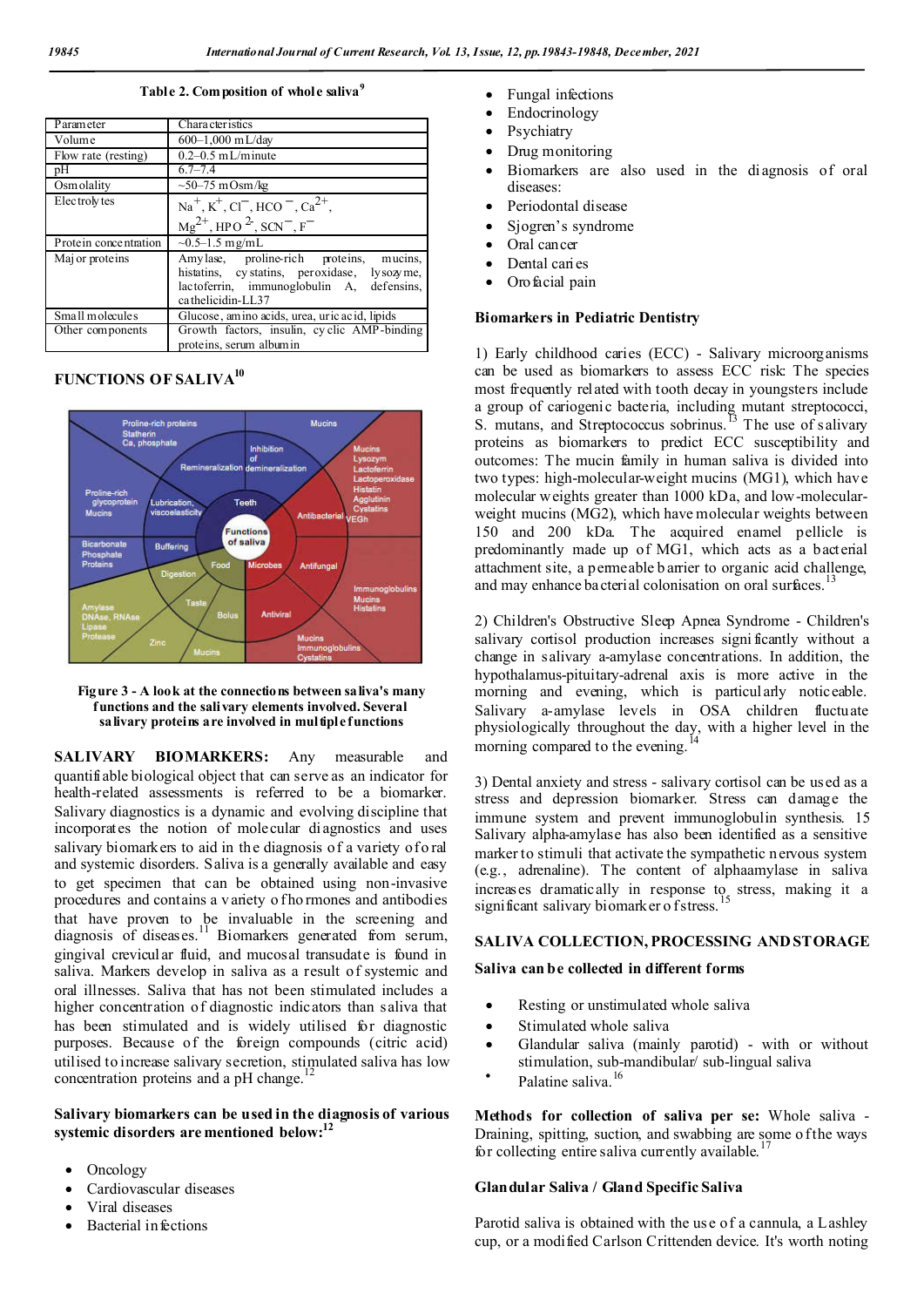that parotid saliva contains twice as much protein and organic material than submandibular and sublingual saliva.<sup>1</sup>

Submandibular/sublingual saliva

- Suction method: The Stensen's duct is blocked with a cotton roll or a Lashley cup. The saliva that has gathered in the mouth's floor is then aspirated with a syringe, micropipette, or mild suction.
- Cannulation: The Wharton's duct can be cannulated using tapered polyethylene tubing. T he most significant downside of this approach is the thin conduit, which is prone to rupture.
- Segregator method An apparatus capable o f collecting submandibular and sublingual saliva while subjected to masticatory and gustatory stimuli has been developed and published.<sup>1</sup>

Saliva from minor salivary glands: Palatine saliva, buccal saliva, and labial s aliva are all examples of saliva from minor salivary glands. The periopaper / sialopaper absorbent method can be used to collect labial and buccal saliva. The periotron can be used to determine the amount of saliva present.<sup>18</sup> Recent techniques- Most newer techniques are variations on expectoration methods. Oragene, Saligene, Oracol, and Verofy are only a handful of them.<sup>17</sup> Sample storage - It is advised that saliva samples be frozen at or below -20 oC as soon as possible following collection. If a freezer is not accessible, specimens can be kept at 4 d egrees Celsius to avoid bacterial growth and further degradation of salivary components (no longer than 6 h). Specimens can also be preserved for several years at -80 oC with little to no deterioration. Snap-freezing in liquid nitrogen and the use of enzyme inhibitors are two other storage and specimen processing methods.<sup>19</sup>

#### **BIOENGINEERING CELL MODELS AND ARTIFICIAL**

SALIVARY GLAND: Complex biological processes like development, tissue function, immune response, and wound healing are coordinated through precise and dynamic regulation of cell behaviour, which is mostly accomplished through active conversation between cells and their environment in bioengineering cell models.<sup>20</sup> Hyposalivation is a significant clinical concern because decreased saliva production leads to dental caries, periodontitis, microbial infections, and difficulties with basic oral functions (e.g., speaking, mastication, and swallowing), all of which significantly reduce a fflicted patients' quality of life.<sup>21</sup>

Current hyposalivation treatments include I patient education, diet, and lifestyle changes; (ii) prevention of dental and oral mucosal diseases; (iii) symptom management; (iv) sialogogues or salivary gland stimulants (e.g., the muscarinic receptor agonists pilocarpine and cevimeline), which induce saliva secretion from residual acinar cells; and (v) artificial saliva. However, because current treatments primarily address surface-level symptoms and provide only brief relief, it is critical to create an alternate treatment that has a longer-lasting effect.<sup>21</sup> The creation of a functional artificial s alivary gland is a fresh alternative for many people suffering from hyposalivation. Autologous primary cells should ideally be used in clinical settings. A patient's healthy tissue might theoretically be harvested prior to radiation therapy. The cells might be grown on a scaffold and put back into the patient during treatment. This is not an option in circumstances where the salivary glands are badly injured or nonexistent.

These people would have to rely on a donor-cell-grown arti ficial salivary gland. $^{21}$ 

Current cell models utilized in the development o fan artificial salivary gland: $^{21}$ 

- Tumor-derived cell lines HSY, HSG, SMIE and RSMT-A5.
- Immortalized cell lines SMG-C6 and SMG-C10, Par-C10 and Par-C5.
- Primary cells
- Progenitor cells

**SALIVARY APPLICATIONS IN PEDIATRIC DENTISTRY:** When compared to blood, the main drawback of saliva as a diagnostic fluid is that several essential macromolecules are discovered to be in low concentration.<sup>22</sup>

**SALIVARY PROTEOMICS**: Diabetes research is one example o f salivary proteomics applications. Diabetic patients with type 1 and type 2 diabetes have saliva proteome alterations. Statherin, proline-rich peptide PB, salivary acidic proline-rich phosphoprotein 1/2, and histatin 1 were shown to be much less prevalent in the saliva of children with type 1 diabetes, but isoforms of S100 calcium-binding protein A9 were found to be significantly more plentiful. 1 It was discovered that salivary insulin growth factor (IGF-1) is a promising indication of skeletal maturity.<sup>2</sup>

**SALIVARY MICROBIOMICS:** Salivary analysis in paediatric populations is used to detect immunological responses to mumps, measles, HIV, hepatitis B, and herpes simplex virus, as well as vaccine response, by measuring saliva Ig levels. 1 Measuring the level of salivary antibodies allows for the detection of morbillivirus infection, which causes measles (with 97 percent sensitivity and 100 percent specificity), Paramyxoviridae, which causes mumps (with 94 percent sensitivity and 94 percent specificity), and Togaviridae, which causes rubella (with 94 percent sensitivity and 94 percent specificity) (98 percent sensitivity and 98 percent specificity).<sup>22</sup> Children with ASD have also been found to have microbial changes in their mouths. Pathogens such Haemophilus in saliva and Streptococcus in plaques were found to be much more abundant in ASD patients, while commensals like Prevotella, Selenomonas, Actinomyces, Porphyromonas, and Fusobacterium were found to be significantly less abundant.

#### Salivary biomarkers in early childhood caries:<sup>25</sup>

#### **It is classified as:**

Biological constituents of saliva: Streptococcus, Lactobacillus, and Actinomyces are the most common microbial species linked to ECC. Atopobium genus, Aggregatibacter sp., Streptococcus oralis, S.mitis, S.infantis, S. parasanguinis, A. defectiva, G. haemolysans, Selemonas sp., and Porphyromonas sp. have all been reported to have a role in caries development.<sup>25</sup> II Physical properties of saliva - Reduced salivary flow rate in children with caries, as measured by unstimulated salivary flow rate o f 0.290.08ml/min, can be used as a warning indication before caries develops in young children. 25 Caries susceptibility has a clear negative association with salivary buffer capacity, with buffer capacity dropping to 0.4 units in caries-prone children.<sup>2</sup>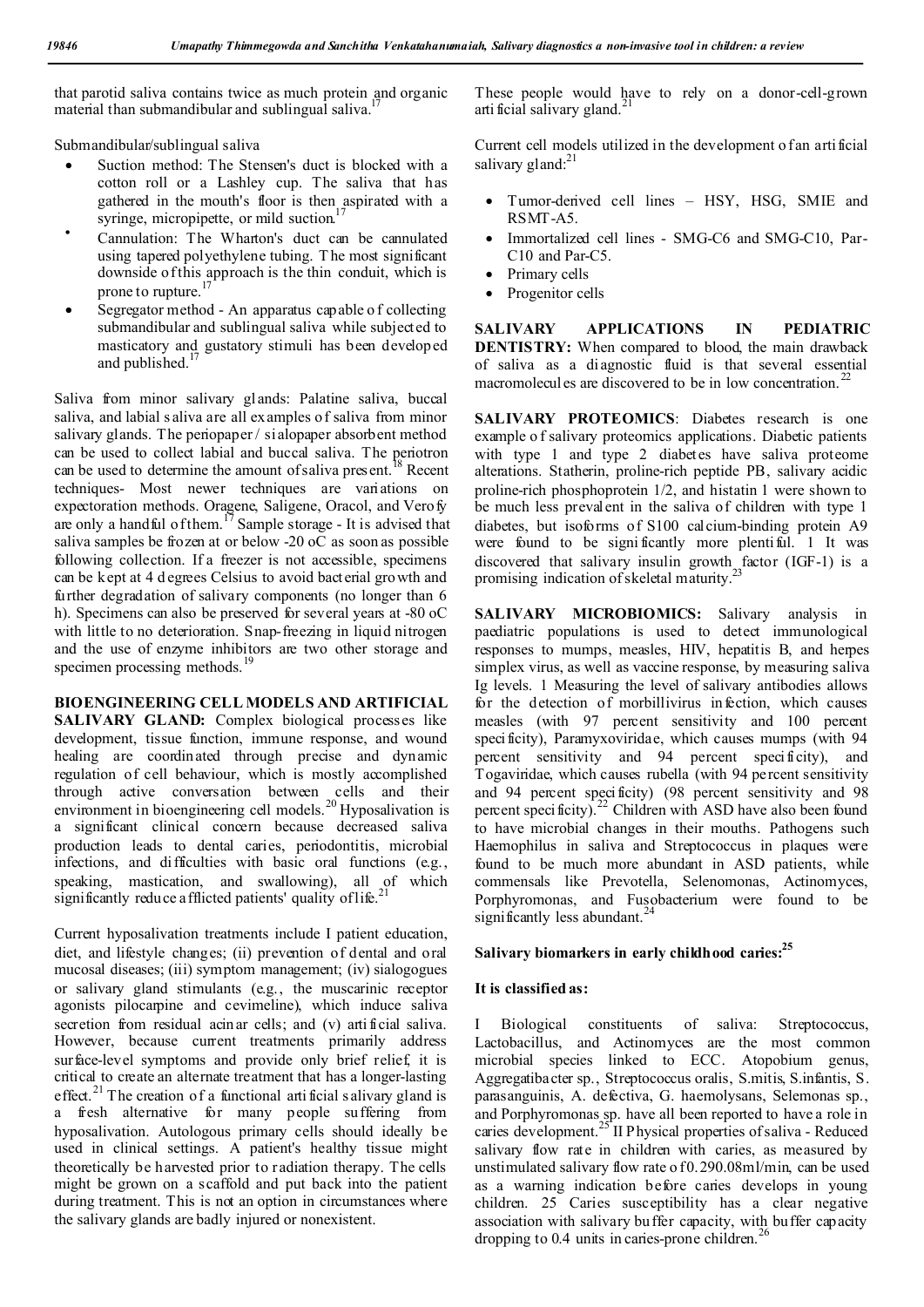Salivary viscosity measurement is critical since high salivary viscosity has been linked to an increased risk of oral illnesses, including dental caries and periodontal disease.<sup>27</sup>

#### **Chemical constituents of saliva.<sup>25</sup>**

#### **Electrolytes in saliva<sup>25</sup>**

| Calcium and phosphate<br>contents | Decreased in individuals with active<br>carious lesions.                                                                                                                                               |
|-----------------------------------|--------------------------------------------------------------------------------------------------------------------------------------------------------------------------------------------------------|
|                                   | Calcium and phosphorus measured<br>colorimetrically have shown their values<br>as less as 2 units in caries active children.                                                                           |
| Fluoride                          | specific electrode<br>and<br>Ion<br>spectrophotometric values of F ranges<br>from 0-1ppm in children with active<br>caries.                                                                            |
| Concentration of NO               | $>50\mu$ M and values <40 $\mu$ M in caries active<br>and caries free children are seen. The<br>increased concentration of NO suggests its<br>defense role towards caries.                             |
| Copper                            | Spectrophotometric measurements of Cu<br>show values of 0.2- 0.3 units in children<br>with caries. This inverse relationship<br>between copper and dental caries gives its<br>predictive role for ECC. |

## Salivary proteins<sup>25</sup>

| Antimicrobial<br>Salivary<br>peptides | Ig $A & G$ have shown concentration of<br>$196.14 \pm 100.07$ mg/dl; $9.78 \pm 3.26$ mg/dl<br>respectively in caries active children<br>which are significantly higher compared<br>to caries free. |
|---------------------------------------|----------------------------------------------------------------------------------------------------------------------------------------------------------------------------------------------------|
| <b>Defensins</b>                      | alpha defensins in ECC could not be<br>established. Beta defensins measured<br>using ELISA have shown a significant<br>increase in ECC.                                                            |
| <b>Histatins</b>                      | HST levels in saliva of children with<br>severe ECC, as high as 50ng/ml.                                                                                                                           |
| Free amino acids                      | Proline is most frequently absent in<br>caries free group whereas absence of<br>glycine was observed in children<br>experiencing caries.                                                           |
| Glucosy ltransferase                  | S. mutans produces 3 types of Gtf: GtfB,<br>GtfC, GtfD. The level of GtfB enzyme<br>shows a significant increase with the<br>increase of caries experience.                                        |
| Salivary amy lase                     | S. mutans and Lactobacillus, promote<br>their removal from the oral cavity by the<br>salivary clearance and lowering the risk<br>of dental caries. However, the evidence<br>is controvertible.     |

#### **Salivary glycoproteins<sup>25</sup>**

| Mucins                   | Role of mucins in ECC still remains<br>doubtful.                                                                                                                                         |
|--------------------------|------------------------------------------------------------------------------------------------------------------------------------------------------------------------------------------|
| Proline-rich<br>proteins | Mass spectrometric analysis has revealed an<br>elevated PRP peaks [32], whereas gel<br>electrophoresis have shown reduction in<br>ECC.                                                   |
| Agglutinin               | A correlation between increased levels of<br>agglutinin in saliva and increased numbers<br>of S. mutans in dental plaque<br>and<br>susceptibility to dental caries are seen.             |
| Lactoferrin              | Lower concentrations of salivary lactoferrin<br>estimated using ELISA kits may be a risk<br>factor for dental caries in children.                                                        |
| Ly sozyme                | Controversial evidence that supports the<br>relationship between lysozyme and ECC<br>obtained using western blotting and ELISA<br>kits suggests its role in as a risk factor for<br>ECC. |
| Soluble CD14             | It seems that this inflammatory protein is<br>developed in response to the bacterial<br>stimulus of ECC.                                                                                 |

Periodontal disease - Research on the salivary biomarker profile in children with regard to periodontal condition has found a link between the intensity of inflammation and IgA content. MIP-1a, in particular, is linked to a child's risk of developing localised aggressive periodontitis (LAP) and could be employed as an early salivary biomarker for the disease.<sup>1,28</sup>

# **CONCLUSION**

Saliva can be used as a diagnostic blood substitute. Biomarkers in saliva can be very useful in the early diagnosis of a range of diseases and disorders in newborns and children. It is a complex and dynamic biological fluid that contains many different chemicals. Saliva alleviates patients' discomfort and increases compliance because it is easy, simple, painless, and noninvasive to collect, especially in newborns and toddlers, where frequent blood sample can be both painful and laborious. Saliva's functioning utility has long been assumed to outweigh its diagnostic potential.

# **REFERENCES**

- 1. Pappa, E., Kousvelari, E. and Vastardis, H., 2019. Saliva in the " Omics" era: A p romising tool in paediatrics. *Oral diseases*, *25*(1), pp.16-25.
- 2. Zhang Y, Sun J, Lin CC, Abemayor E, Wang MB, Wong DT. The emerging landscape of salivary diagnostics. Periodontology 2000. 2016 Feb;70(1):38-52.
- 3. Hassaneen M, Maron JL. Salivary diagnostics in pediatrics: applicability, translatability, and limitations. Frontiers in Public Health. 2017 Apr 20;5:83.
- 4. Oral histology Tencates  $8<sup>th</sup>$  edition.
- 5. Oral histology and embryology Orbans  $14<sup>th</sup>$  edition.
- 6. Gupta S, Ahuja N. Salivary Glands. Histology. 2019 Jan 10:63.
- 7. Porcheri C, Mitsiadis TA. Physiology, pathology and regeneration o f salivary glands. Cells. 2019 Sep;8(9):976.
- 8. ARTHUR
- 9. da Silva Marques DN, da Mata ADSP, Patto JMV, Barcelos FAD, de Almeida Rato Amaral JP, de Oliveira MCM, Ferreira CGC. Effects of gustatory stimulants of salivary secretion on salivary pH and flow in patients with Sjögren's syndrome: a randomized controlled trial. Journal of o ral pathology & medicine, 2011; 40(10): 785- 792
- 10. Salivary diagnostics David T Wong; first edition.
- 11. Malhotra T, Sachdeva A, Bhateja S, Arora G. Salivary biomarkers as a diagnostic tool. IP Journal of Surgery and Allied Sciences. 2019 Apr 15;1(1):1-4.
- 12. Babu NA, Masthan KM, Balachander N, Gopalakrishn an T, Elumalai M. Biomarkers in saliva. Biomedical and Pharmacology Journal. 2015 Apr 26;5(2):367-70.
- 13. Jasim, H. A. Carlsson, B. Hedenberg-Magnusson, B. Ghafouri, and M. Ernberg, "Saliva as a medium to detect and measure biomarkers related to pain," Scientific Reports, vol. 8, no. 1, pp. 3220–3229, 2018
- 14. Hemadi AS, Huang R, Zhou Y, Zou J. Salivary proteins and microbiota as biomarkers for early childhood caries risk assessment. International journal of oral science. 2017 Nov;9(11):e1.
- 15. Furlan NF, Gaviäo MB, Barbosa T S, Nicolau J, Castelo PM. Salivary cortisol, alpha-amylase and heart rate variation in response to dental treatment in children.